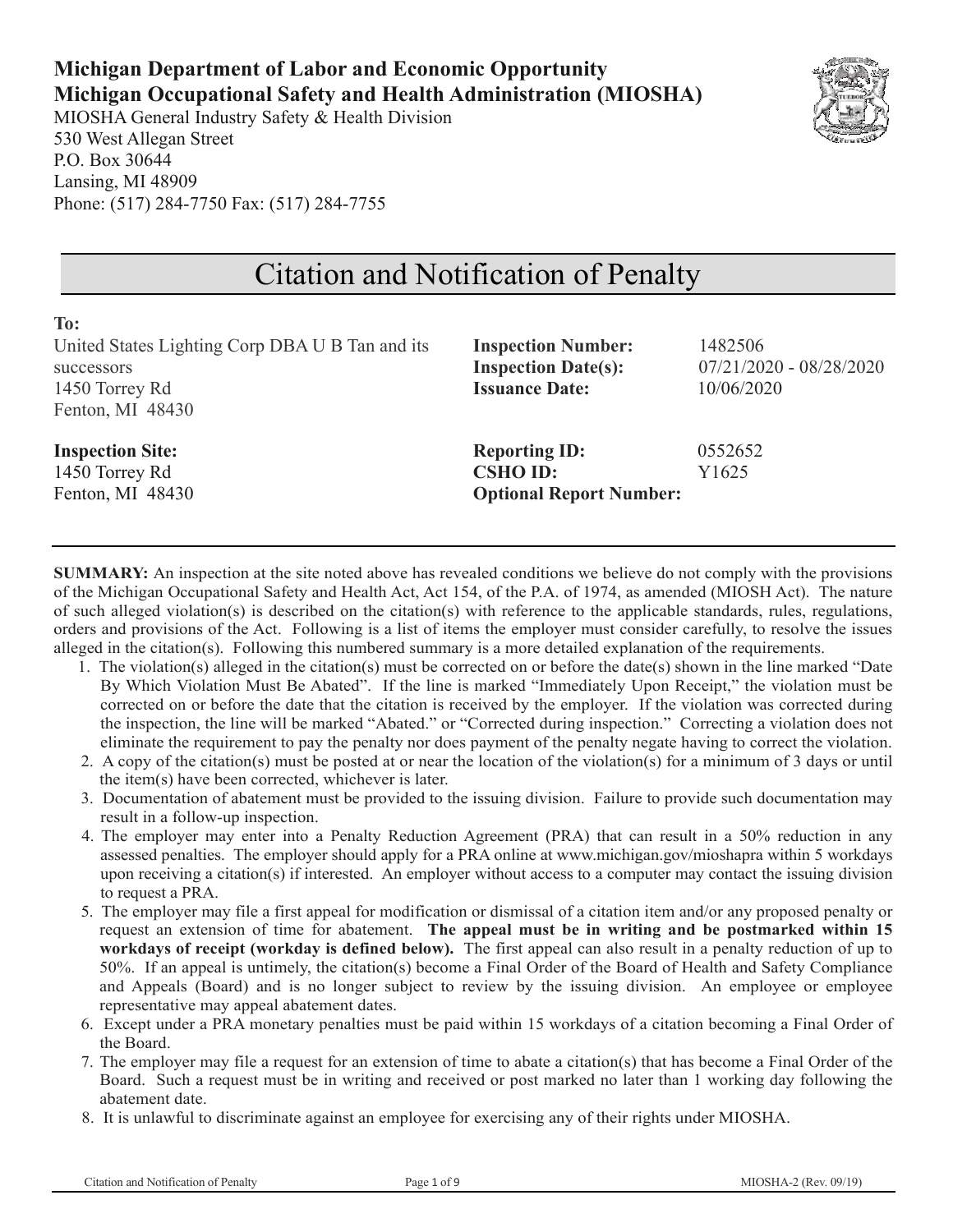Note: As defined in statutes, "workday" or "working day" means any day other than a Saturday, Sunday, or state legal holiday. The state legal holidays are:

January 1, New Year's Day The third Monday in January, Martin Luther King, Jr. Day February 12, Lincoln's birthday The third Monday of February, Washington's birthday The last Monday of May, Memorial or Decoration Day July 4, Independence Day The first Monday in September, Labor Day The second Monday in October, Columbus Day November 11, Veterans' Day The fourth Thursday of November, Thanksgiving Day December 25, Christmas Day

Please note whenever January 1; February 12; July 4; November 11; or December 25 fall on a Sunday, the next Monday following is deemed a public holiday (non-working day) for appeal purposes. However, there is no compensating day when one of the five dated holidays falls on a Saturday. Also, when computing the 15 working days, you do not count the date on which it is received; you start with the next working day. Additionally, the count is based on when the citation was received at the employer's location, not when it got to any particular person or office at the employer's location.

**I–CITATIONS:** The nature of the alleged violation(s) is described on the enclosed citation(s). These conditions must be corrected on or before the date(s) shown in the line marked "Date By Which Violation Must Be Abated." The issuing division may be contacted by telephone at the number indicated on the front of the citation for the purpose of discussing any issues related to the inspection or citation(s).

A copy of the citation(s) must be posted at or near the location of the violation for a minimum of 3 days or until the items have been corrected, whichever is later. The MIOSH Act provides for civil penalties of up to \$7,000 for each violation for failure to comply with posting requirements.

When compliance is achieved, a copy of the citation must be signed and returned to the issuing division along with documentation of abatement.

Documentation of abatement for citation items originally classified as "serious," "repeat," "fail-to-abate," "willful," or "instance-by-instance," require documentation as deemed appropriate by the issuing division. Examples of documentation for these violation classifications are:

(a) A detailed description of how the violation was abated.

(b) Work orders or an invoice indicating the corrective work that has been done.

(c) Photographs of the abated conditions.

(d) Other forms of conclusive evidence that your employees are no longer exposed to the hazard.

For citation items classified as "other," submitting to the issuing division a signed copy of the citation item indicating the item has been abated is acceptable documentation of abatement. Submitting a document in writing, certifying abatement of the particular citation item is also acceptable for citation items classified as "other."

If the employer does not provide adequate documentation of abatement, a re-inspection may be conducted. Failure to correct an alleged violation within the abatement period may result in new or additional proposed penalties.

Correcting a violation prior to the expiration of the abatement date does not eliminate the requirement to pay the penalty. Payment of the penalty does not eliminate the requirement of correcting the violation.

**II–PENALTY REDUCTION:** In addition to the appeal rights afforded by the MIOSH Act, the Michigan Occupational Safety and Health Administration has implemented a program for negotiating an expedited settlement of penalties with the employers known as a Penalty Reduction Agreement (PRA). This is a program designed to reach abatement of the hazard at the earliest possible opportunity and reduce the need for formal appeals. The penalty reduction (PRA) can result in a penalty reduction of 50% provided the issuing division and the employer agree to a number of specified conditions. These conditions include an agreement by the employer to accept all of the citations issued and to:

(a) Not appeal further.

- (b) Abate all items within the abatement period.
- (c) Provide proof of abatement.
- (d) Pay all agreed upon penalties as required (within 15 working days of approval of the PRA.)
- (e) Abide by any other mutually agreed upon actions.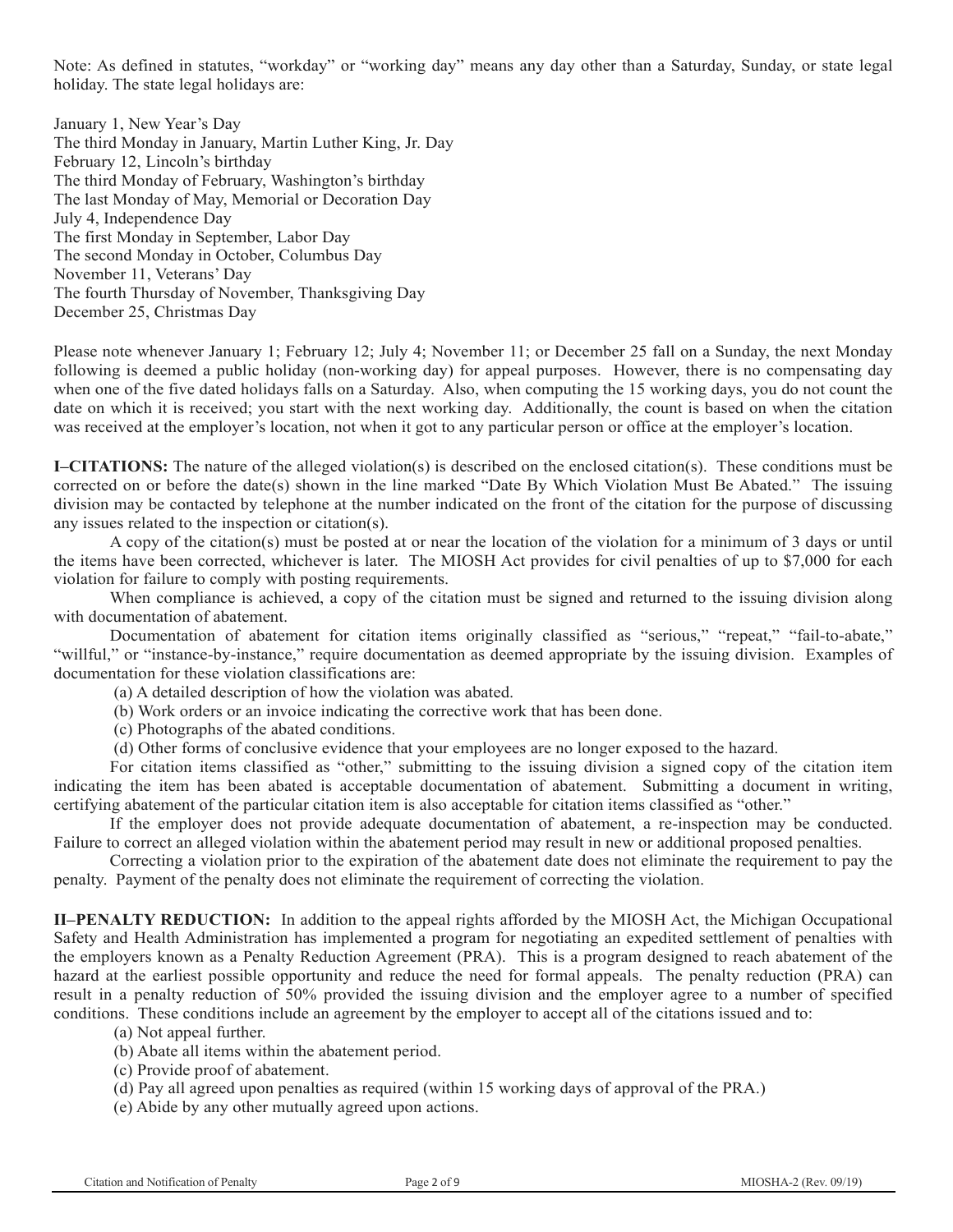Inspections involving a fatality, the Severe Violator Enforcement Program (SVEP), or willful citations are not eligible for the program. Construction citations must be confirmed as corrected by the issuing division before a penalty reduction agreement can be approved.

If you are interested in pursuing a PRA, you should apply online at www.michigan.gov/mioshapra **within 5 workdays upon receipt of the citation(s)**, but no later than the 15th workday beyond receipt of the citation(s). If you do not have access to a computer, you should contact the issuing division within the same timeframe to request a PRA. If the employer wishes to accept the conditions stated above and the process can be completed within 15 workdays from receipt, then no appeal need be filed.

**III–CITATION APPEAL:** An employer may file a first appeal to the issuing division in writing for modification or dismissal of a citation item and/or any proposed penalty or an extension of time for abatement. The first appeal can also result in a penalty reduction of up to 50% providing the issuing division and the employer agree to the conditions (a) through (e) as stated in Section II, PENALTY REDUCTION (above).

An employee or employee representative may appeal in writing the reasonableness of the abatement date(s). The envelope containing an appeal must be postmarked no later than the 15th workday following receipt of the citation.

If a citation is not appealed within 15 workdays of receipt, then the citation becomes a Final Order of the Board of Health and Safety Compliance and Appeals (Board). Final Order citations are not subject to review by the issuing division unless the Bureau of Hearings establishes good cause for the late appeal.

An appeal must specify the item(s) appealed and that portion of the item (e.g., violation, abatement date, penalty) which is being appealed and include a certification that the appeal has been posted or given to affected employees or their representatives. If the issuing division meets with the employer to discuss an appeal, the issuing division will notify the employee representative and allow attendance at the meeting.

The issuing division will notify an employer of its decision within 15 workdays of the receipt of the employer's written appeal. The decision must be posted at the location of the subject citation.

If an employer, employee or employee representative is not satisfied with this decision then they may file a second appeal. The appeal must be in writing and the envelope containing the second appeal must be postmarked within 15 workdays of the receipt of the issuing division's decision on the first appeal. If the issuing division's decision is not appealed then the citation becomes a Final Order of the Board.

**IV–PAYMENT OF MONETARY PENALTIES:** Unless subject to a PRA, payment must be made within 15 workdays of the date a proposed penalty of a citation becomes a Final Order of the Board. This would be the 30th workday after receipt of each citation item that is not appealed. For payment of a penalty, make a check or money order payable to the "State of Michigan" and remit to the issuing division at the address shown on the citation. Please record the inspection number, citation and item number on the check, money order or transmittal letter.

**V–EXTENSION OF TIME TO ABATE:** An employer may file a petition for modification of abatement date(s) (PMA) on an item of a citation, which has become a Final Order of the Board. The PMA must be submitted to the issuing division in writing by personal delivery or postmarked no later than one day following the abatement date, and a copy posted near the place the citation was posted. An employer must have made a good faith effort to correct the violation by the abatement date, and has or will not be successful because of factors beyond the employer's reasonable control. A PMA must include:

(a) Steps taken to achieve compliance.

(b) The specific additional abatement time necessary.

(c) The reasons the additional time is needed.

(d) Available interim steps being taken to safeguard the employees against the cited hazard during the abatement period.

(e) A certification that a copy of the PMA has been posted for employees at the location of the subject citation. The posted copy must remain posted for a minimum of 10 workdays.

If the issuing division or affected employees file an objection to the PMA within 10 workdays of the employer's filing date, the Board will schedule a hearing and advise the employer of the date, time, and place of the hearing.

**VI–EMPLOYEE DISCRIMINATION:** Section 65 of the MIOSH Act, prohibits discrimination by an employer against an employee for filing a complaint or exercising any rights under the MIOSH Act, as amended. If an employee believes that he or she was discharged or otherwise discriminated against as a result of filing a complaint, they may file a complaint with the MIOSHA Employee Discrimination Section within 30 days after the violation occurs.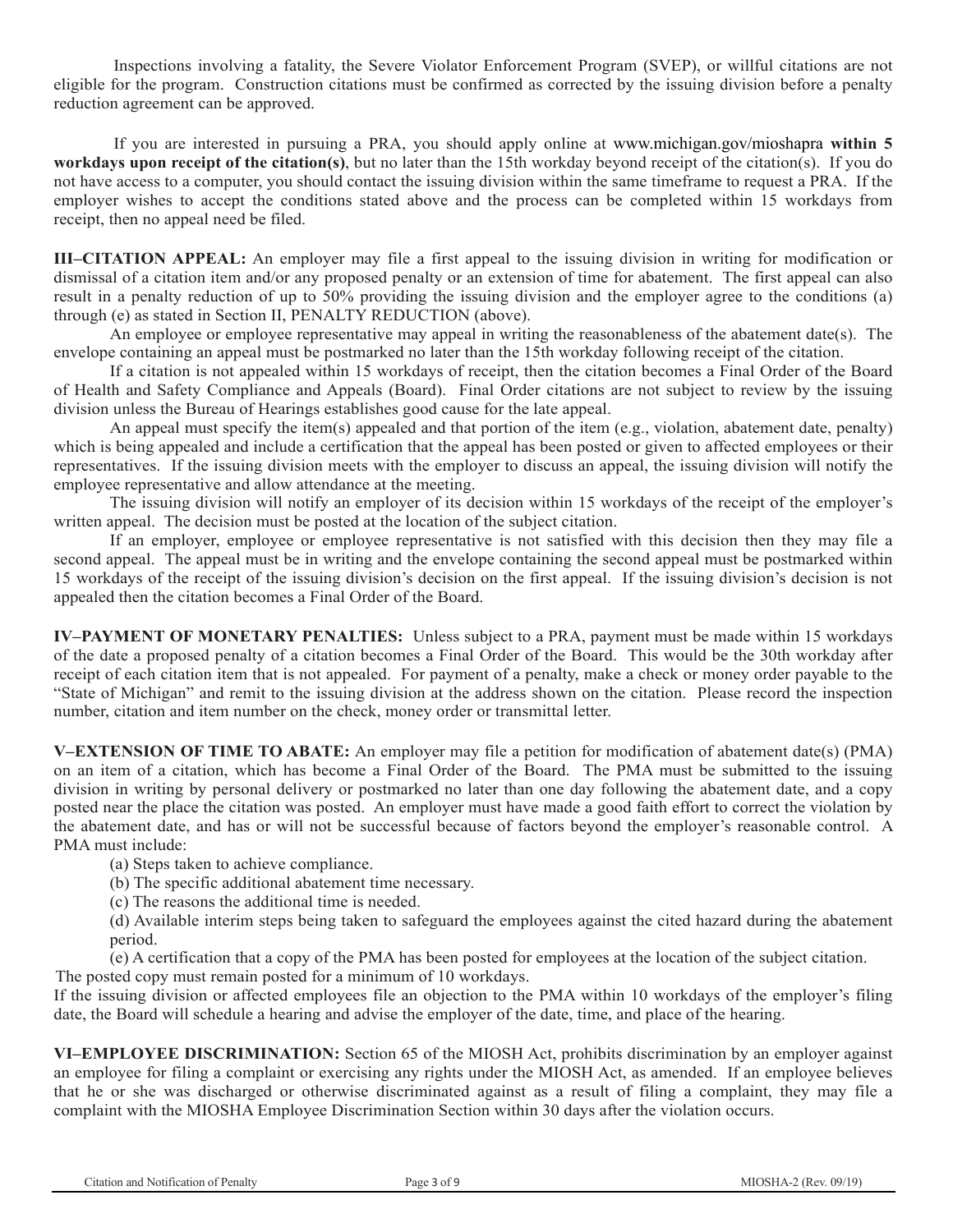**VII–STATE CONSULTATION EDUCATION AND TRAINING SERVICES:** The MIOSHA Consultation Education and Training (CET) Division offers a wide range of services to help businesses with their health and safety practices. CET services include: helping employers create a Safety and Health Management System, seminars and workshops, onsite consultations, hazard surveys, an equipment loan program and information material. The majority of CET services are provided free of charge to Michigan employers and employees. For information on these services, contact the CET Division at (517) 284-7720 or visit their web site at www.mi.gov/miosha.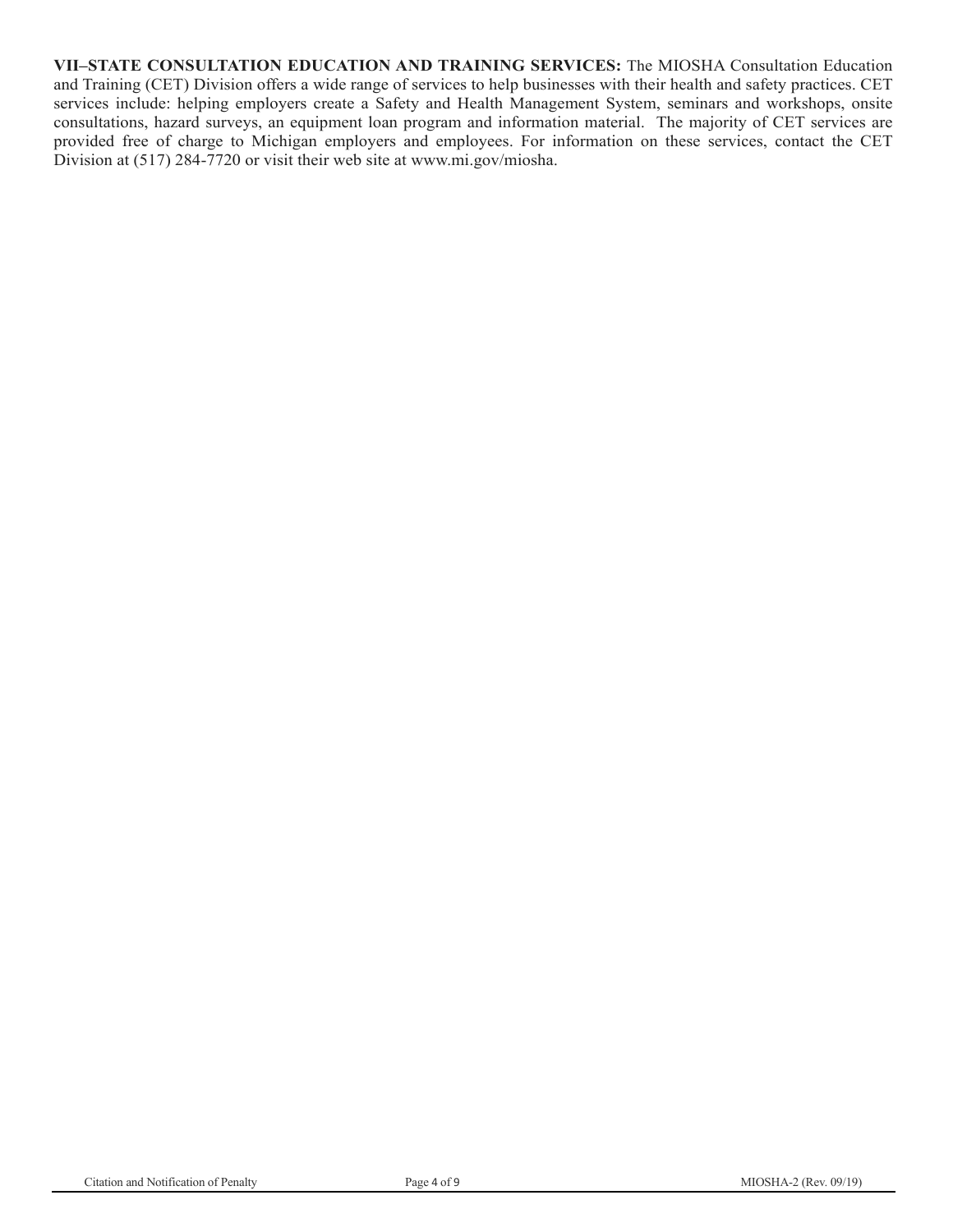**Michigan Department of Labor Inspection Number:** 1482506 **and Economic Opportunity Inspection Date(s):** 07/21/2020 - 08/28/2020

530 West Allegan Street **Issuance Date:** 10/06/2020 P.O. Box 30644 Lansing, MI 48909 Phone: (517) 284-7750 Fax: (517) 284-7755

**Citation and Notification of Penalty**

**Company Name:** United States Lighting Corp DBA U B Tan and its successors **Inspection Site:** 1450 Torrey Rd, Fenton, MI 48430

**Optional Reporting Number:** 

Citation 1 Item 1 Type of Violation: **Serious** 

408.1011(a): ACT 154, MICHIGAN OCCUPATIONAL SAFETY AND HEALTH ACT An employer shall furnish to each employee, employment and a place of employment that is free from recognized hazards that are causing, or are likely to cause, death or serious physical harm to the employee.

(On July 21, 2020, the employer did not furnish to each employee a place of employment free from recognized hazards that were causing or likely to cause death or serious physical harm to employees, in that employees were not protected from the hazard of exposure to the virus, SARS-CoV-2 (severe acute respiratory syndrome coronavirus 2), the cause of coronavirus disease 2019 (COVID-19):

a) The employer had not developed a written COVID-19 preparedness and response plan.

b) The employer did not provide COVID-19 training to employees that covered workplace infection-control practices; the proper use of personal protective equipment; steps the employee must take to notify the business of any symptoms of COVID-19 or a suspected or confirmed diagnosis of COVID-19; and how to report unsafe working conditions.

c) The employer did not conduct a daily entry self-screening protocol for all employees entering the workplace, including, at a minimum, a questionnaire covering symptoms and suspected or confirmed exposure to people with possible COVID-19

d) The employer did not post signs outside of the facility entrance informing individuals not to enter if they are or have recently been sick.

See pages 1 through 3 of this Citation and Notification of Penalty for information on employer and employee rights and responsibilities.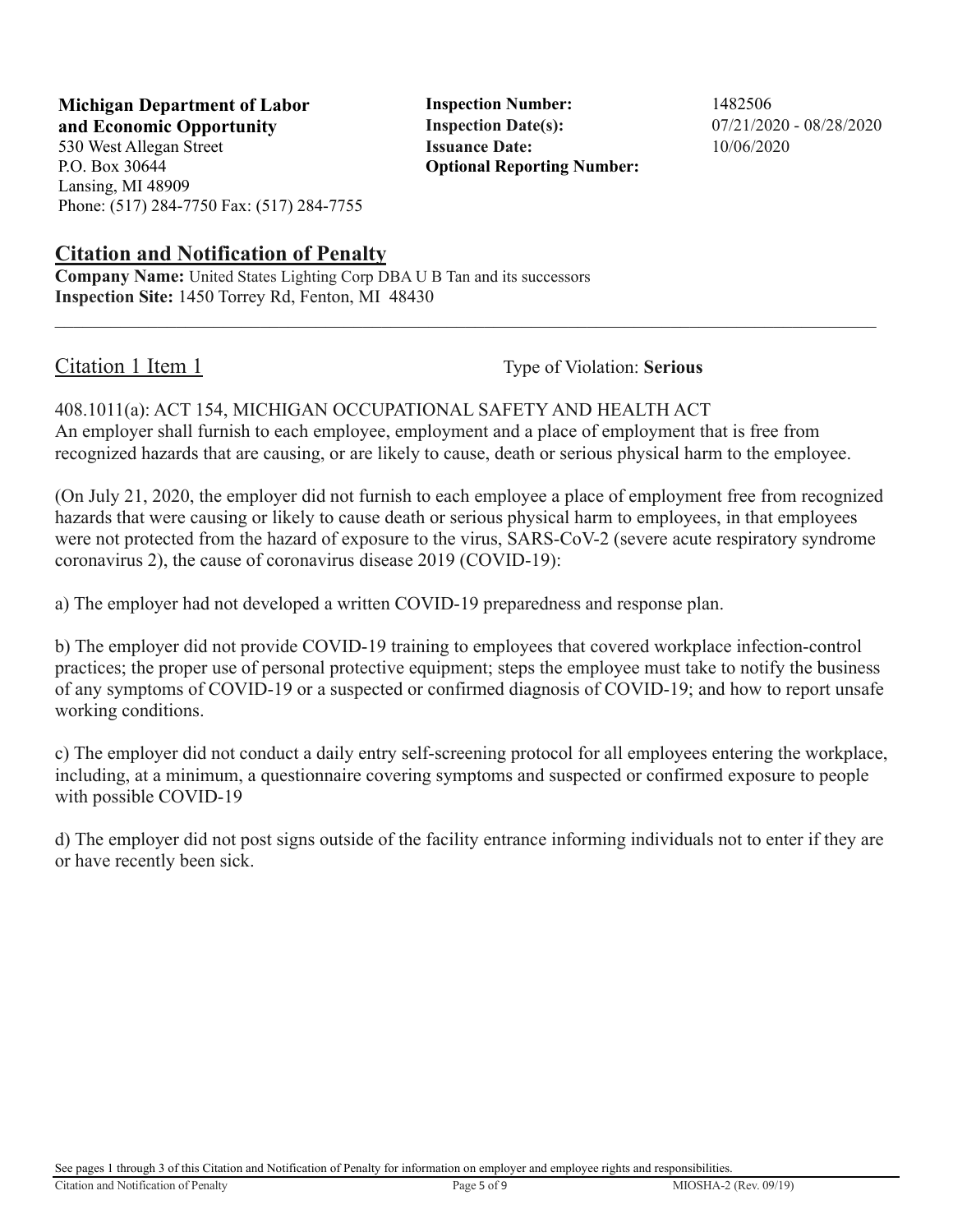**Michigan Department of Labor Inspection Number:** 1482506 **and Economic Opportunity Inspection Date(s):** 07/21/2020 - 08/28/2020

530 West Allegan Street **Issuance Date:** 10/06/2020 P.O. Box 30644 Lansing, MI 48909 Phone: (517) 284-7750 Fax: (517) 284-7755

**Optional Reporting Number:** 

#### **Citation and Notification of Penalty**

**Company Name:** United States Lighting Corp DBA U B Tan and its successors **Inspection Site:** 1450 Torrey Rd, Fenton, MI 48430

Among other methods, a feasible abatement method to correct this hazard is to:

a) Develop a written COVID-19 preparedness and response plan.

b) Provide training on COVID-19 that covers workplace infection-control practices; The proper use of personal protective equipment; steps the employee must take to notify the business of any symptoms of COVID-19 or a suspected or confirmed diagnosis of COVID-19; and how to report unsafe working conditions.

c) Conduct a daily entry self-screening protocol for all employees entering the workplace, including, at a minimum, a questionnaire covering symptoms and suspected or confirmed exposure to people with possible COVID-19.

d) Post signs outside of the facility entrance informing individuals not to enter if they are or have recently been sick.

**Date By Which Violation Must be Abated:** November 09, 2020 **Proposed Penalty:** \$400.00

See pages 1 through 3 of this Citation and Notification of Penalty for information on employer and employee rights and responsibilities.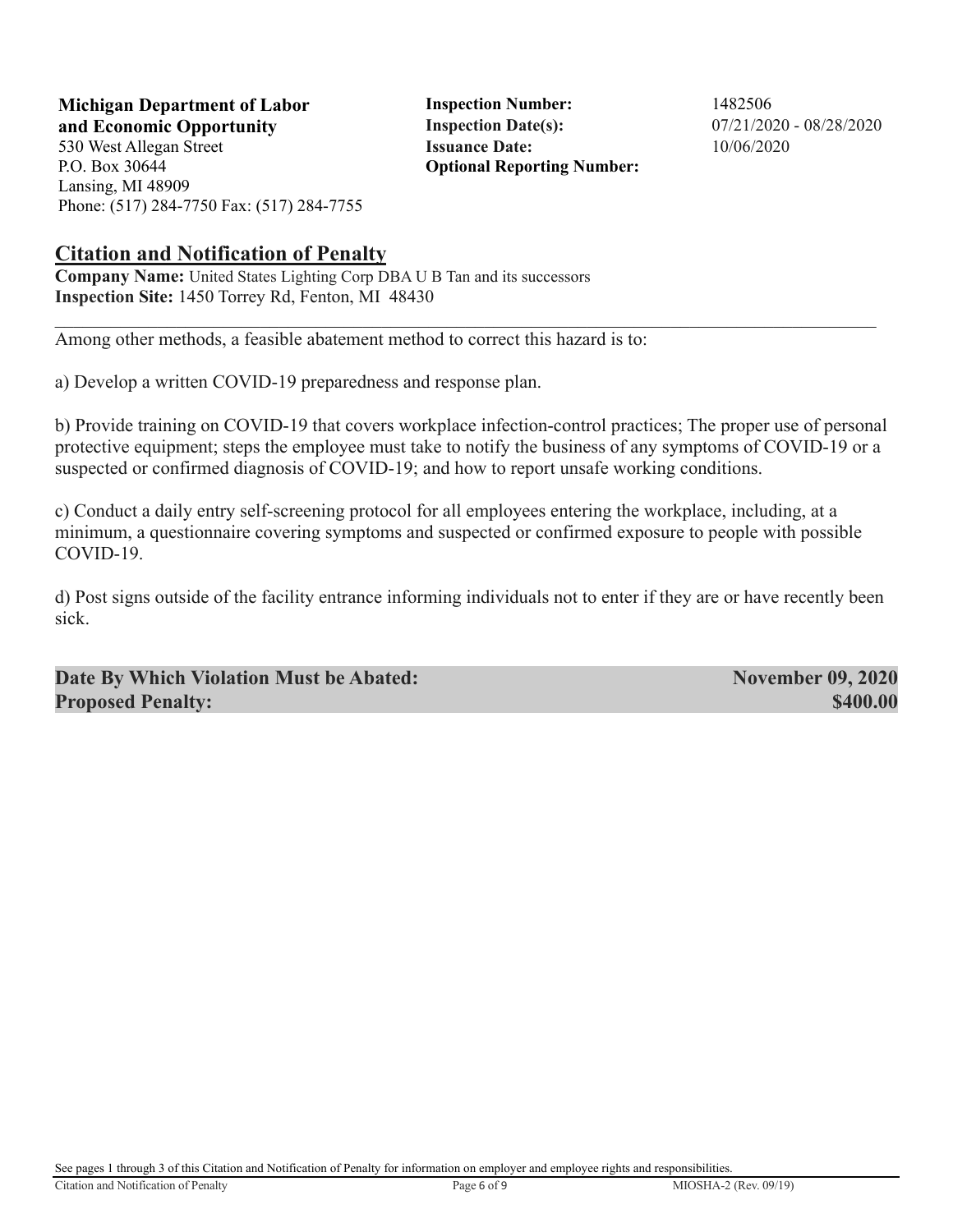See pages 1 through 3 of this Citation and Notification of Penalty for information on employer and employee rights and responsibilities.

### **Michigan Department of Labor Inspection Number:** 1482506 **and Economic Opportunity Inspection Date(s):** 07/21/2020 - 08/28/2020

530 West Allegan Street **Issuance Date:** 10/06/2020 P.O. Box 30644 Lansing, MI 48909 Phone: (517) 284-7750 Fax: (517) 284-7755

## **Citation and Notification of Penalty**

**Company Name:** United States Lighting Corp DBA U B Tan and its successors **Inspection Site:** 1450 Torrey Rd, Fenton, MI 48430

Citation 1 Item 2a Type of Violation: **Serious** 

## 325.47201(3): OH PART 472, MEDICAL SERVICES AND FIRST AID

An employer shall ensure that suitable facilities for quick drenching or flushing of the eyes and body are provided within the work area for immediate emergency use when the eyes or body of any person may be exposed to injurious or corrosive materials.

(On July 21, 2020 suitable facilities for flushing the eyes and body were not provided. Employees mix Loracide Quaternary Disinfectant Cleaner concentrate with water to clean the tanning beds. The chemical as a concentrate is a Category 1 eye irritant causing serious eye damage. Eye protection was not provided to employees.)

**Optional Reporting Number:** 

| Date By Which Violation Must be Abated: | <b>November 09, 2020</b> |
|-----------------------------------------|--------------------------|
| <b>Proposed Penalty:</b>                | \$400.00                 |

Citation 1 Item 2b Type of Violation: **Serious** 

1910.132(d)(2): OH PART 433, PERSONAL PROTECTIVE EQUIPMENT [REF 325.60001] The employer shall verify that the required workplace hazard assessment has been performed through a written certification that identifies the workplace evaluated; the person certifying that the evaluation has been performed; the date(s) of the hazard assessment; and, which identifies the document as a certification of hazard assessment.

(On July 21, 2020 there was no written certification to verify that the required hazard assessment had been performed. Employees were provided with gloves to dilute the tanning bed cleaning solution Loracide, however there was no written personal protective equipment hazard assessment conducted.)

**Date By Which Violation Must be Abated:** November 09, 2020 **Proposed Penalty:** \$0.00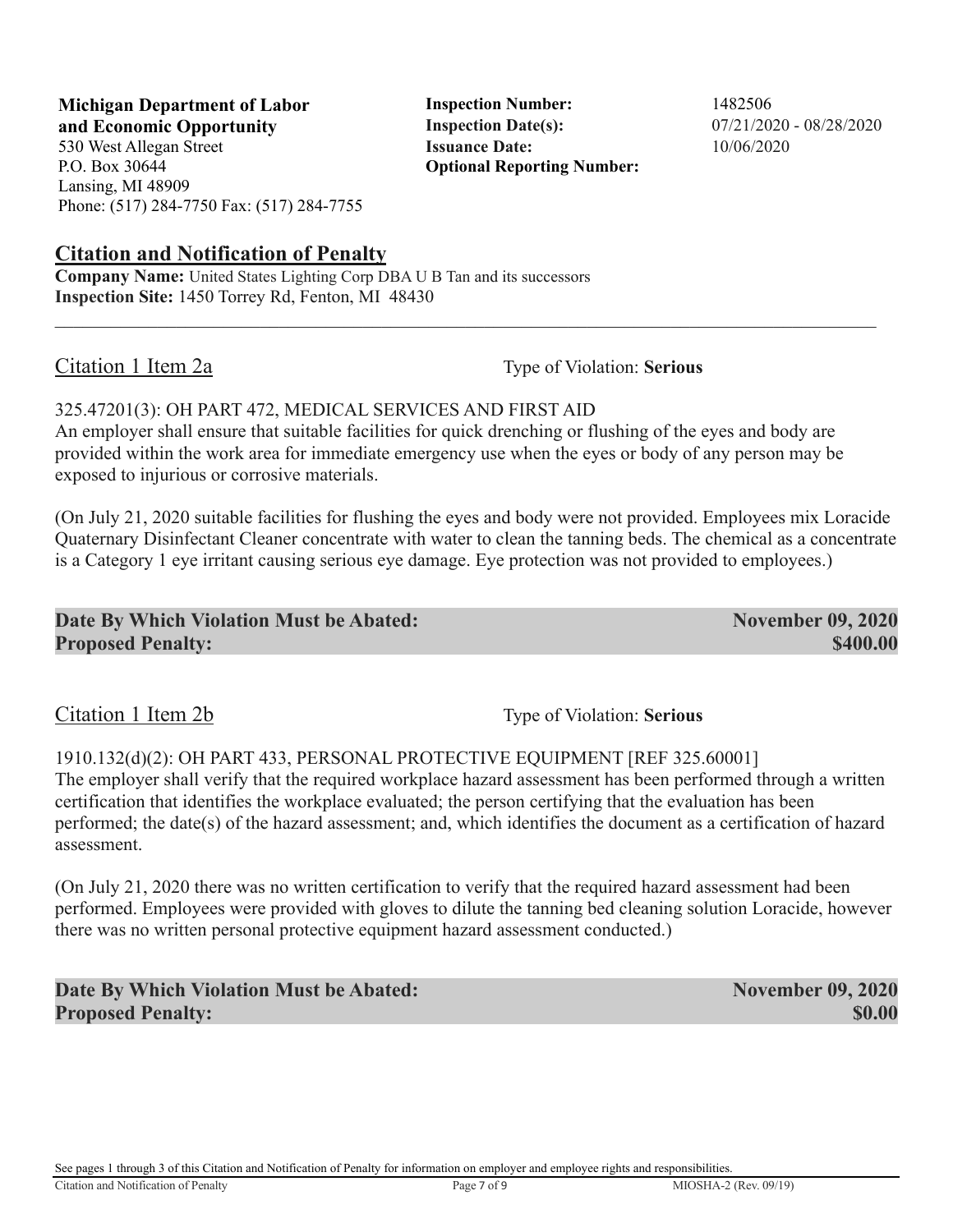**Michigan Department of Labor Inspection Number:** 1482506 **and Economic Opportunity Inspection Date(s):** 07/21/2020 - 08/28/2020

P.O. Box 30644 Lansing, MI 48909 Phone: (517) 284-7750 Fax: (517) 284-7755

### **Citation and Notification of Penalty**

**Company Name:** United States Lighting Corp DBA U B Tan and its successors **Inspection Site:** 1450 Torrey Rd, Fenton, MI 48430

530 West Allegan Street **Issuance Date:** 10/06/2020 **Optional Reporting Number:** 

Citation 1 Item 2c Type of Violation: **Serious** 

1910.133(a)(1): OH PART 433, PERSONAL PROTECTIVE EQUIPMENT [REF 325.60001] The employer shall ensure that each affected employee uses appropriate eye or face protection when exposed to eye or face hazards from flying particles, molten metal, liquid chemicals, acids or caustic liquids, chemical gases or vapors, or potentially injurious light radiation.

(On July 21, 2020 there was no eye protection provided to employees when they were required to dilute concentrated Loracide cleaning solution, a category 1 eye irritant. Employees dilute the chemical into a spray bottle next to a sink by pouring the chemical concentrate into a measuring cup and then into a spray bottle.)

 $\mathcal{L}_\text{max}$  and  $\mathcal{L}_\text{max}$  and  $\mathcal{L}_\text{max}$  and  $\mathcal{L}_\text{max}$  and  $\mathcal{L}_\text{max}$  and  $\mathcal{L}_\text{max}$ 

**Date By Which Violation Must be Abated:** November 09, 2020 **Proposed Penalty:** \$0.00

**Authorized Signature**